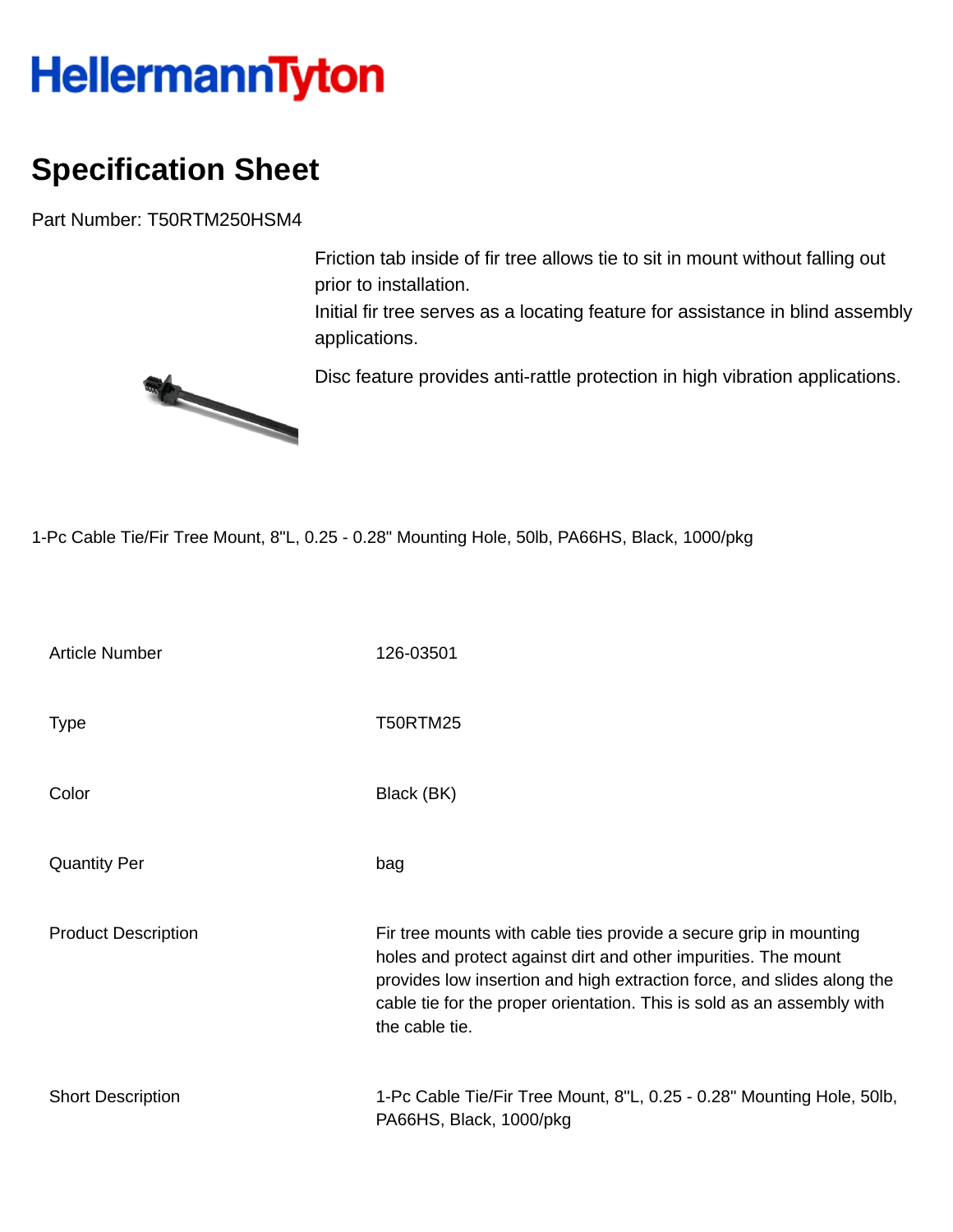| Minimum Tensile Strength (Imperial)   | 50.0                   |
|---------------------------------------|------------------------|
| Minimum Tensile Strength (Metric)     | 225                    |
| Length L (Imperial)                   | 8.0                    |
| Length L (Metric)                     | 203.2                  |
| <b>Fixation Method</b>                | <b>Fir Tree</b>        |
| <b>Identification Plate Position</b>  | none                   |
| <b>Releasable Closure</b>             | Yes                    |
| <b>Tie Closure</b>                    | plastic pawl           |
| Variant                               | <b>Inside Serrated</b> |
| Width W (Imperial)                    | 0.18                   |
| Width W (Metric)                      | 4.6                    |
| <b>Bundle Diameter Min (Imperial)</b> | 0.06                   |
| <b>Bundle Diameter Min (Metric)</b>   | 1.5                    |
| <b>Bundle Diameter Max (Imperial)</b> | 2.0                    |
| <b>Bundle Diameter Max (Metric)</b>   | 50.0                   |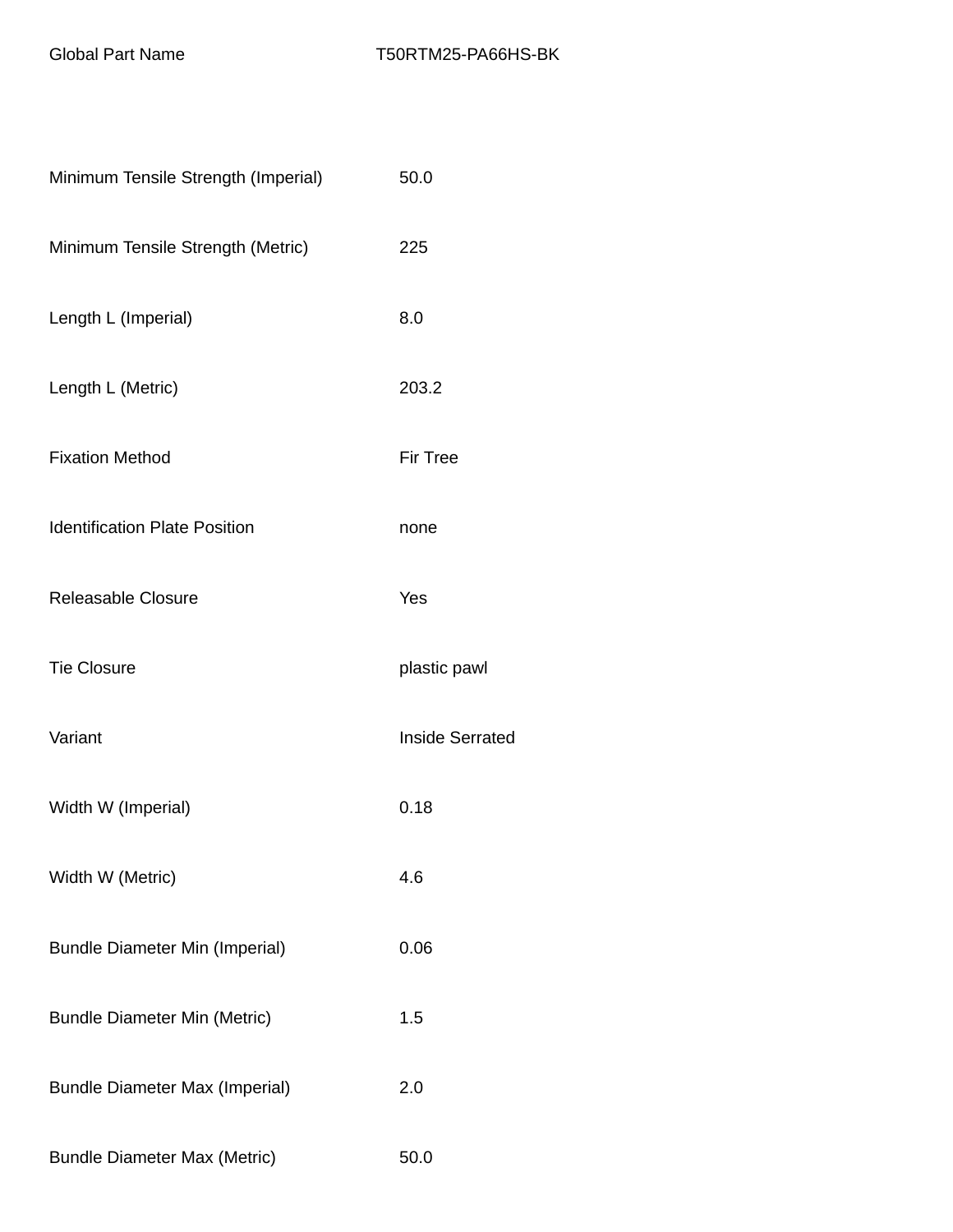| Thickness T (Imperial)                  | 0.05            |
|-----------------------------------------|-----------------|
| Thickness T (Metric)                    | 1.3             |
| Height H (Imperial)                     | 0.05            |
| Height H (Metric)                       | 1.3             |
| Panel Thickness Min (Imperial)          | 0.05            |
| Panel Thickness Max (Imperial)          | 0.28            |
| Panel Thickness Min (Metric)            | 1.32            |
| Panel Thickness Max (Metric)            | 7.00            |
| Mounting Hole Diameter D (Imperial)     | $0.25 - 0.28$   |
| Mounting Hole Diameter D (Metric)       | $6.35 - 7.0$ mm |
| Mounting Hole Diameter D Min (Imperial) | 0.25            |
| Mounting Hole Diameter D Max (Imperial) | 0.28            |
| Mounting Hole Diameter D Max (Metric)   | 7.112           |
| Disc Diameter (Metric)                  | 12.6            |
| Disc Diameter (Imperial)                | 0.5             |